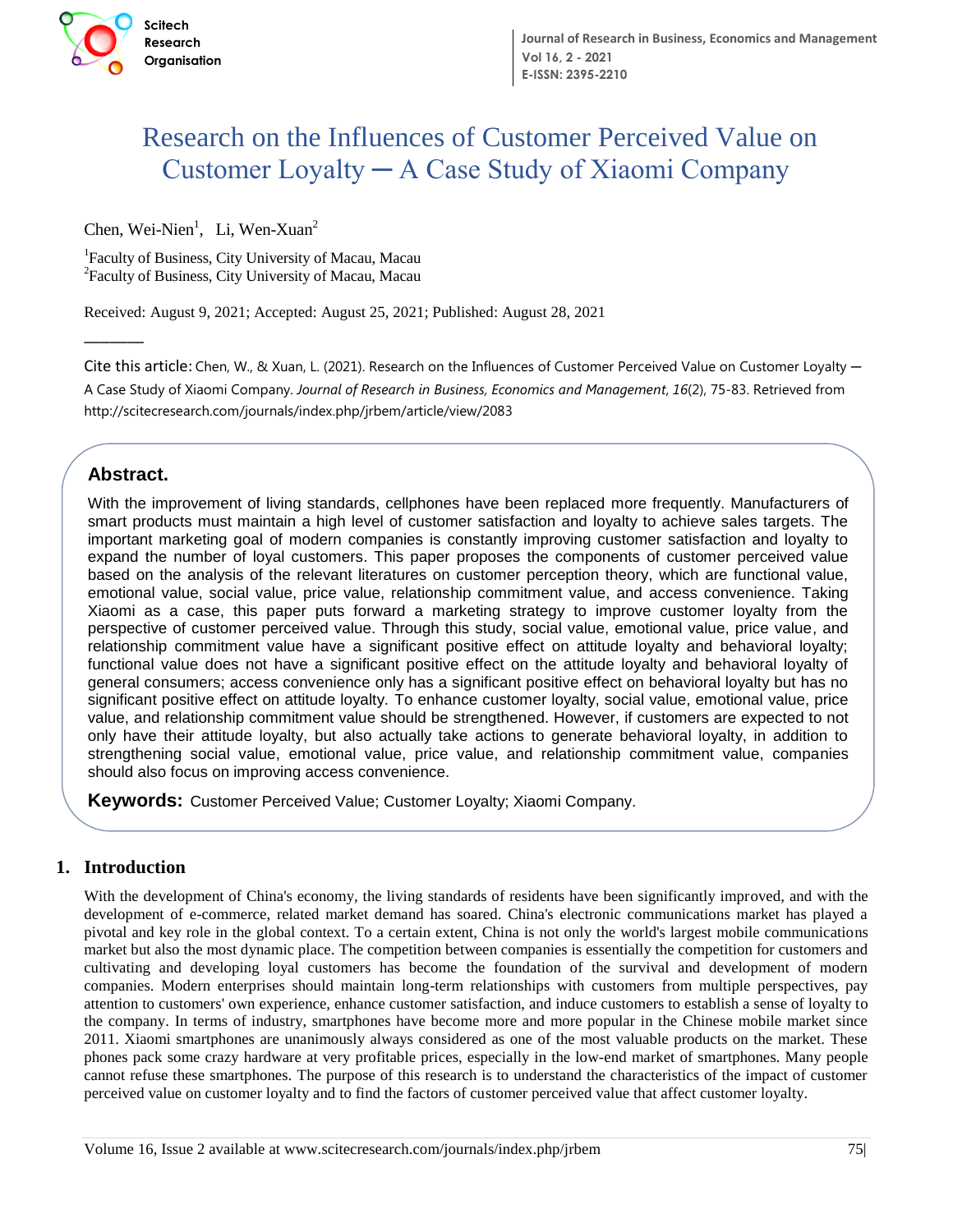# **2. Literature Review**

#### Customer Perceived Value

At the level of customer psychology, customer perceived value refers specifically to the overall evaluation made after measuring the monetary value paid by the customer after purchasing the product and the related experience and other added value obtained (Zeithaml,1998). Bradley and Sparks (2012) believe that perceived value is the evaluation of consumers' perceived benefits of products/services provided by enterprises, so different customers may have different perceived value of the same goods or services. Bolton & Drew (1991) mentioned that only purchases are made when the perceived value is greater than the cost paid. Customer perceived value has the grater force than customer satisfaction to motivate customers to repurchase (Jackie, 2004). Customer perceived value refers to consumers' utility evaluation of products for payment cost and benefit value (Lin & Yazdanifard, 2014).

#### Dimensions of Customer Perceived Value

Zeithaml (1988) believes that perception is basically divided into perception of essential attributes, perception of external attributes, and perception of abstract interests; the abstract understanding of related products is a high-level embodiment of perception, including the overall perception of company image and reputation. Petrick and Backman (2002) proposed the SERV-PERVAL scale to measure the perceived value of customers, which are: quality, monetary value, behavioral price, emotional response, and reputation. Sheth, Newman, and Gross (1991) put forward a consumption theory in their research to explain why consumers choose a particular product or brand instead of other products or brands and further believe that a product can bring five values to customers: functional value, social value, emotional value, cognitive value, and situational value. In the research process of Sweeney and Soutar (2001), they proposed the PERVAL scale to measure the customer perceived value, which is divided into four specific dimensions (see Table 1).

| <b>Dimension</b>       | <b>Significance</b>                                                                                                                   |
|------------------------|---------------------------------------------------------------------------------------------------------------------------------------|
| Price Value            | Consumers' overall evaluation of the product's utility based on the perceptions they have<br>acquired and paid for.                   |
| <b>Quality Value</b>   | The overall utility that customers get after comparing the actual quality of the product with<br>the expected quality of the product. |
| <b>Emotional Value</b> | The overall utility of the emotional elements carried by related products to customers.                                               |
| Social Value           | The overall utility of the connotation of the social concept carried by the related product to<br>the customer.                       |

## **Table 1: Sweeney and Soutar's Four-dimensional Model of Customer Perceived Value**

Xie (2013) proposed that the dimensions of customer perceived value are mainly divided into six dimensions:

- 1. Functional value: The so-called functional value refers to the most fundamental attributes of products and services, which can be reflected in the overall evaluation of products and services by customers.
- 2. Social value: Social value refers to the social experience that related products bring to customers, such as social status and group identity.
- 3. Emotional value: The specific connotation of emotional value is the emotional impact that a product or service can bring to customers, such as the pleasant experience, in order to achieve emotional resonance with customers.
- 4. Price value: Price value refers to the products and services purchased by customers, which have a price advantage over other related products and services.
- 5. Access convenience: When purchasing related products or services from convenient ways, it saves customers' physical, time, and energy constraints, so that customers can gain benefits and generate value-for-money experiences.
- 6. Relationship commitment value: During the process of purchasing related products or services, customers receive strong wishes from related companies to maintain the relationship between customers and the company.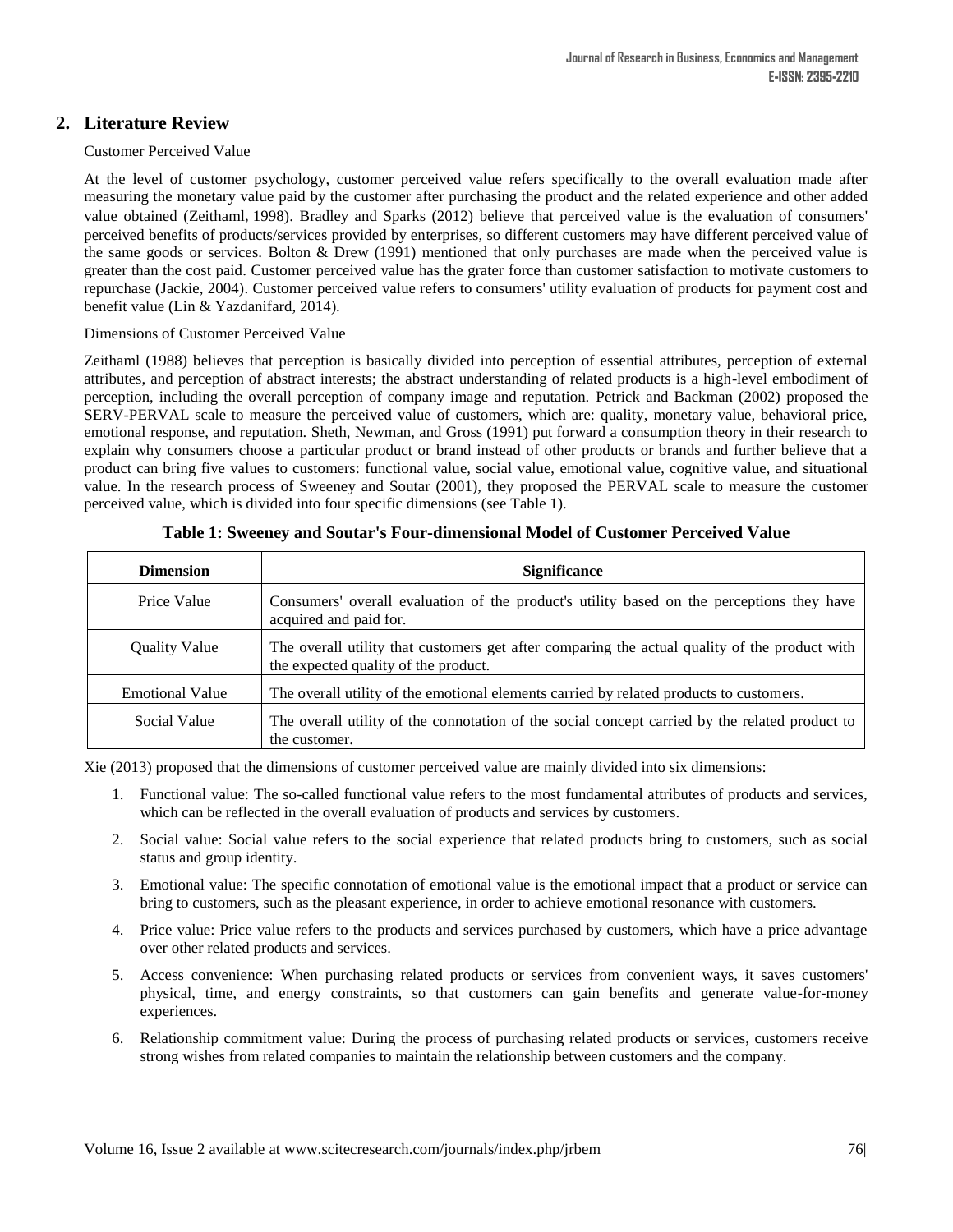## Customer Loyalty

Bowen and Shoemaker (1998) believe that customer loyalty is the likelihood that customers will come back again, and that customers are willing to be a part of this enterprise. Jones and Sasser (1995) pointed out that customer loyalty refers to the willingness of customers to repurchase a particular product or service and believe that customer loyalty has two types: longterm loyalty and short-term loyalty. Dowling and Hammond (2003) believe that loyalty is mainly an attitude phenomenon, which can significantly affect the behavioral relationship of customers' repeated purchases, the brand promise involved by customers, the brand acceptance by customers, and the brand purchased by customers. Customer loyalty is regarded as the main source of corporate competitive advantage and sustainable operation (Egan, 2005).

#### Dimensions of Customer Loyalty

Customer loyalty can be divided into behavioral and psychological aspects in general. The former refers to the actual purchase behavior of customers, including the frequency and quantity of repeated transactions (Chaudhuri & Holbrook, 2001; Taylor et al., 2004), and the latter refers to attitude loyalty or positive emotion. Taking the psychological aspect into consideration, consumers' preference for a particular brand is driven by their inner preference and then repeated purchases, so loyalty needs to be measured according to consumer brand preference (Gronholdt et al., 2000). Therefore, customer loyalty should include two levels of behavior and psychology, which can be divided into behavioral loyalty and attitude loyalty.

Zeithaml (1988), Parasuraman and Grewal (2000) and Petrick (2004) all believe that the perceived value of customers is the key factor in determining customer loyalty. Increasing market share can get more loyal customers. As customer loyalty increases, marketing expenses will decrease (Nyadzayo & Khajehzadeh, 2016). Companies should actively analyze customer loyalty and how to improve customer loyalty (Sayani, 2015).

## **3. Research Design and Methodology**

According to the aforementioned literature including Sheth, Newman, and Gross (1991), Sweeney and Soutar (2001), Xie (2013), Chaudhuri and Holbrook (2001), Taylor et al. (2004), Gronholdt et al. (2000), and so on, this study proposes the following hypotheses:

H1: Customer perceived value has a significant positive effect on attitude loyalty.

H1a: Functional value has a significant positive effect on attitude loyalty.

H1b: Social value has a significant positive effect on attitude loyalty.

H1c: Emotional value has a significant positive effect on attitude loyalty.

H1d: Price value has a significant positive effect on attitude loyalty.

H1e: Access convenience has a significant positive effect on attitude loyalty.

H1f: Relationship commitment value has a significant positive effect on attitude loyalty.

H2: Customer perceived value has a significant positive effect on behavioral loyalty.

H2a: Functional value has a significant positive effect on behavioral loyalty.

H2b: Social value has a significant positive effect on behavioral loyalty.

H2c: Emotional value has a significant positive effect on behavioral loyalty.

H2d: Price value has a significant positive effect on behavioral loyalty.

H2e: Access convenience has a significant positive effect on behavioral loyalty.

H2f: Relationship commitment value has a significant positive effect on behavioral loyalty.

The research model is as follows (see Figure 1):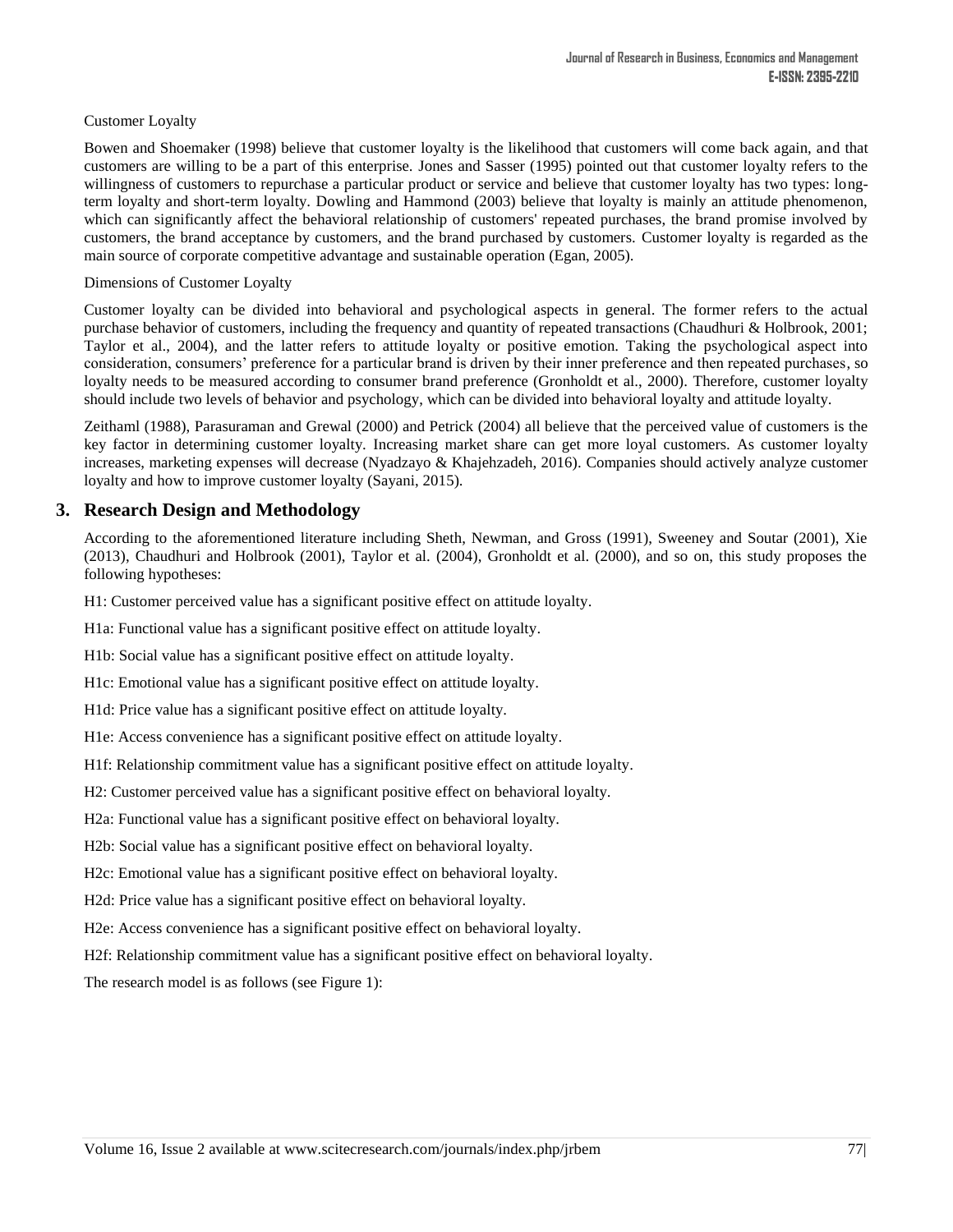

# **Figure 1: Research Model**

This study adopts the questionnaire survey method and refers to Sheth, Newman, and Gross (1991), Sweeney and Soutar (2001), and Xie (2013) to form the customer perceived value scale and refers to Chaudhuri and Holbrook (2001), Taylor et al. (2004), Gronholdt et al. (2000), and Xie (2013) to form the customer loyalty scale. The questionnaires were compiled using Likert five-point scales, and they were given five options: (strongly agree), (more agree), (no opinion), (more disagree), and (strongly disagree), representing 5 points, 4 points, 3 points, 2 points, and 1 point. The higher the score, the higher the matching degree with the option description, and vice versa.

We selected 7 Xiaomi Homes in Zhuhai, and conducted convenience sampling at noon, afternoon, and evening at each store on weekdays, weekends, and statutory holidays. This study uses SPSS22.0 statistical software for data processing analysis, including reliability analysis, descriptive statistical analysis, correlation analysis, and regression analysis.

Before the formal questionnaire survey, a convenience sample of 80 people was selected from the customers of 7 Xiaomi Homes in Zhuhai for the pre-test questionnaire, and 56 valid questionnaires were collected. In this study, Cronbach's α was used to test the reliability of the internal consistency of the questionnaire. The reliability test results of the pre-test questionnaire are shown in Table 2.

| <b>Variable</b>                      | <b>Number of Items</b> | Cronbach's $\alpha$ |
|--------------------------------------|------------------------|---------------------|
| <b>Functional Value</b>              | 4                      | .832                |
| Social Value                         | 3                      | .795                |
| <b>Emotional Value</b>               | 2                      | .817                |
| Price Value                          | 3                      | .825                |
| <b>Access Convenience</b>            | 3                      | .895                |
| <b>Relationship Commitment Value</b> | $\mathfrak{D}$         | .732                |
| Attitude Loyalty                     | 4                      | .831                |
| <b>Behavioral Loyalty</b>            | 2                      | .855                |

**Table 2: Reliability of the Pre-test Questionnaire**

The Cronbach's α values of the reliability of the pre-test questionnaire are all above 0.7, indicating that the questionnaire has good internal consistency reliability.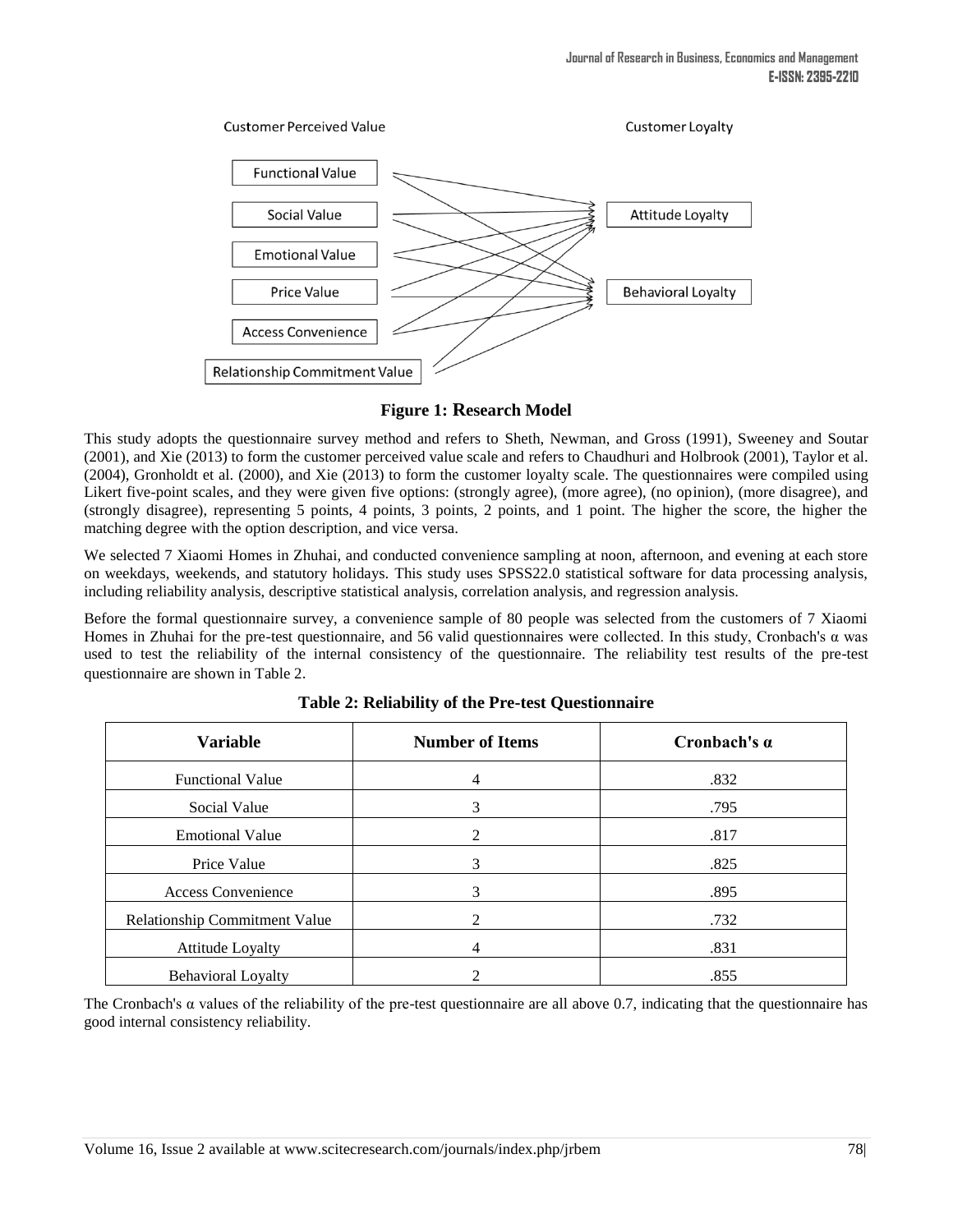# **4. Data Analysis and Discussion of Results**

A total of 537 questionnaires were surveyed in the formal questionnaire survey of this study, and 418 valid questionnaires were returned, accounting for 77.84% of the total number of questionnaires. See Table 3 for sample demographics.

|                             |                                           | Frequency      | Percentage |
|-----------------------------|-------------------------------------------|----------------|------------|
| Gender                      | Male                                      | 220            | 52.63      |
|                             | Female                                    | 198            | 47.37      |
| Age                         | 20 or less                                | 24             | 5.74       |
|                             | $21 - 25$                                 | 56             | 13.40      |
|                             | 26-30                                     | 72             | 17.22      |
|                             | $31 - 35$                                 | 42             | 10.05      |
|                             | 36 or above                               | 224            | 53.59      |
| <b>Annual Income (CNY)</b>  | Less than 10,000                          | $\mathfrak{Z}$ | 0.72       |
|                             | 10,000-39,999                             | 19             | 4.55       |
|                             | 40,000-59,999                             | 157            | 37.56      |
|                             | 60,000-100,000                            | 198            | 47.37      |
|                             | More than 100,000                         | 41             | 9.81       |
| <b>Education Background</b> | Junior high school or below               | 53             | 12.68      |
|                             | High school or Technical secondary school | 109            | 26.08      |
|                             | Undergraduate or College                  | 213            | 50.96      |
|                             | Postgraduate or above                     | 43             | 10.28      |

## **Table 3: Sample Demographics**

According to the reliability analysis of the results of the formal questionnaire survey, Cronbach's α values are all above 0.8, indicating that the reliability of the survey data of various aspects of this study is very high (see Table 4).

## **Table 4: Internal Consistency Reliability**

| <b>Variable</b>                      | <b>Number of Items</b>      | Cronbach's $\alpha$ |
|--------------------------------------|-----------------------------|---------------------|
| <b>Functional Value</b>              | 4                           | .883                |
| Social Value                         | 3                           | .865                |
| <b>Emotional Value</b>               | $\mathcal{D}_{\mathcal{A}}$ | .895                |
| Price Value                          | 3                           | .802                |
| <b>Access Convenience</b>            | 3                           | .911                |
| <b>Relationship Commitment Value</b> |                             | .813                |
| Attitude Loyalty                     | 4                           | .876                |
| <b>Behavioral Loyalty</b>            |                             | .883                |

The correlation analysis between the 6 dimensions of customer perceived value and the 2 dimensions of customer loyalty shows that functional value is not significantly related to attitude loyalty and behavioral loyalty, and there is no significant correlation between access convenience and attitude loyalty (see table 5).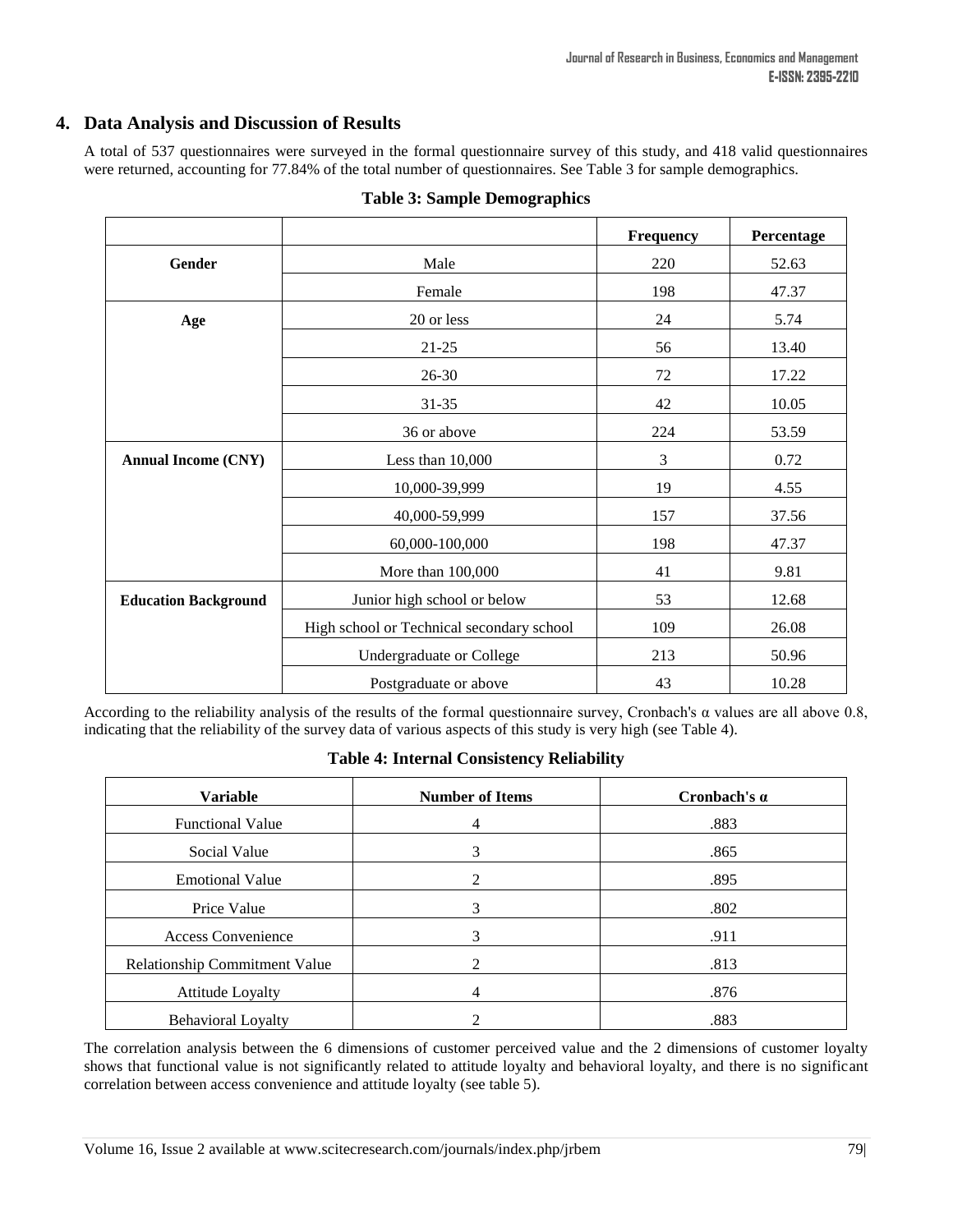|                               | <b>Attitude Loyalty</b> | <b>Behavioral Loyalty</b> |
|-------------------------------|-------------------------|---------------------------|
| <b>Functional Value</b>       | .135                    | .197                      |
| Social Value                  | $.564*$                 | $.456*$                   |
| <b>Emotional Value</b>        | .466*                   | $.368*$                   |
| Price Value                   | $.589*$                 | .495*                     |
| Access Convenience            | .349                    | $.369*$                   |
| Relationship Commitment Value | .463*                   | $.392*$                   |

## **Table 5: Correlation Analysis**

\*Indicates a significant correlation at the 0.05 level (two-sided).

In the regression analysis, we first discuss the aspect of attitude loyalty. Through the regression coefficient analysis table (see Table 6), we can see that the regression equation can explain 61.2% of the total variation. The VIF values of functional value, social value, emotional value, price value, access convenience, and relationship commitment value are 5.545, 1.957, 1.546, 2.324, 6.354, and 2.110 respectively, which are all less than 10, so there is no collinearity. In terms of the regression significance, social value, emotional value, price value, and relationship commitment value are significant, while functional value and access convenience are not significant.

| Model                                | <b>Unstandardized</b><br>Coefficients |            | Standardized<br>Coefficients | T     | Sig.  | Collinearity |       |
|--------------------------------------|---------------------------------------|------------|------------------------------|-------|-------|--------------|-------|
|                                      | B                                     | Std. Error | <b>B</b> eta                 |       |       | Tolerance    | VIF   |
| (Constant)                           | 1.872                                 | .164       | 2.225                        | 2.752 | .006  |              |       |
| <b>Functional Value</b>              | .645                                  | .048       | .644                         | 3.846 | .086  | .380         | 5.545 |
| Social Value                         | .781                                  | .042       | .780                         | 3.712 | .000  | .404         | 1.957 |
| <b>Emotional Value</b>               | .575                                  | .033       | .574                         | 3.691 | .000  | .581         | 1.564 |
| Price Value                          | .795                                  | .048       | .794                         | 3.362 | .002  | .654         | 2.324 |
| Access Convenience                   | .565                                  | .042       | .564                         | .654  | 0.956 | .655         | 6.354 |
| <b>Relationship Commitment Value</b> | .611                                  | .033       | .610                         | 2.442 | .001  | .651         | 2.110 |

**Table 6: Analysis of Regression Coefficient for Attitude Loyalty**

R=.779 R Square=.608 Adjusted R Square=.612 Std. Error of the Estimate=.57946

Secondly, we discuss the aspect of behavioral loyalty. Through the regression coefficient analysis table (see Table 7), we can see that the regression equation can explain 71.4% of the total variation. The VIF values of functional value, social value, emotional value, price value, access convenience, and relationship commitment value are 6.315, 1.538, 2.626, 3.357, 1.734, and 1.438 respectively, which are all less than 10, so there is no collinearity. In terms of the regression significance, social value, emotional value, price value, access convenience, and relationship commitment value are significant, while functional value is not significant.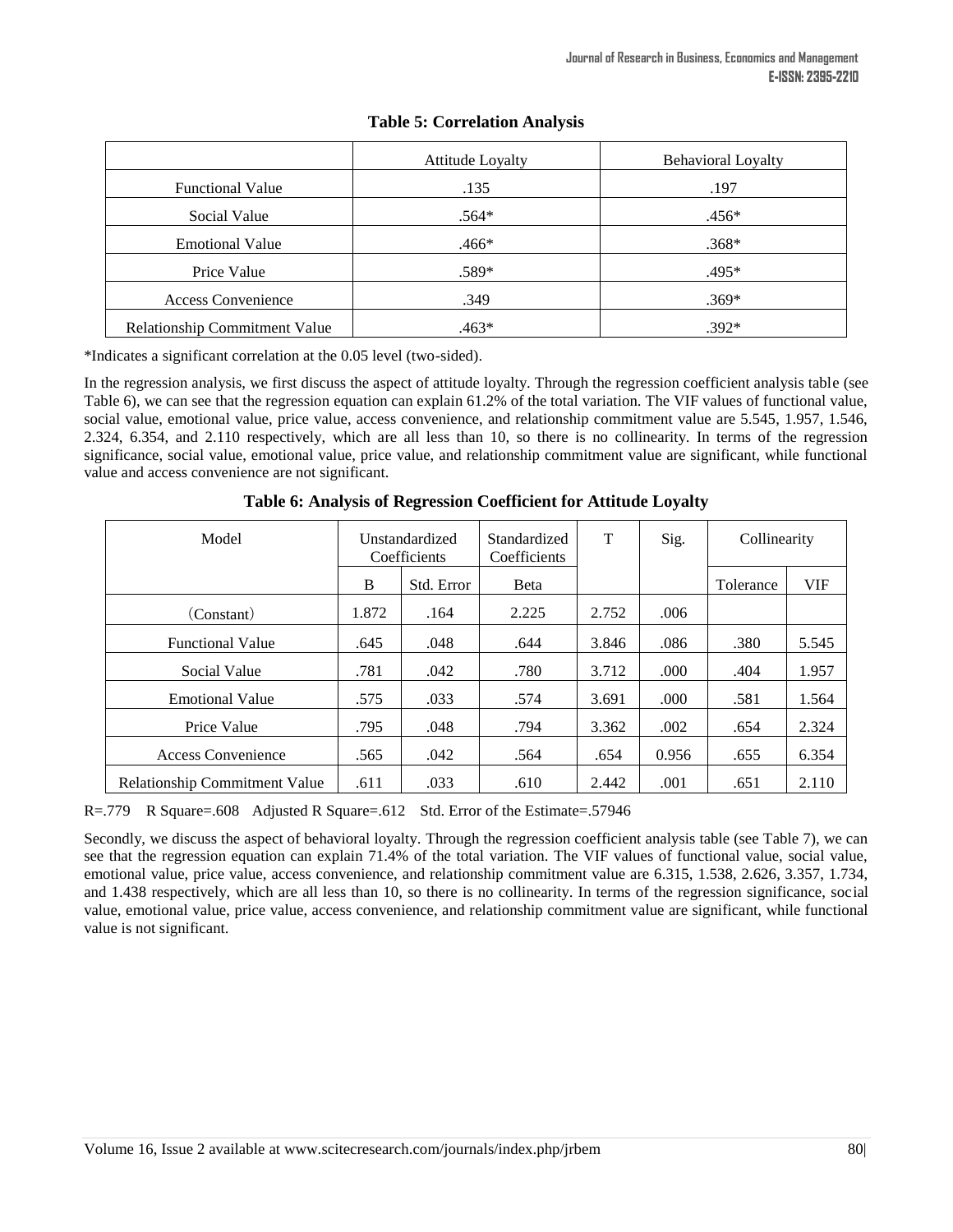| Model                                | Unstandardized<br>Coefficients |            | Standardized<br>Coefficients | T     | Sig. | Collinearity |            |
|--------------------------------------|--------------------------------|------------|------------------------------|-------|------|--------------|------------|
|                                      | B                              | Std. Error | <b>B</b> eta                 |       |      | Tolerance    | <b>VIF</b> |
| (Constant)                           | 2.652                          | .164       | 2.632                        | 2.427 | .014 |              |            |
| <b>Functional Value</b>              | .265                           | .098       | .644                         | 3.550 | .361 | .380         | 6.315      |
| Social Value                         | .673                           | .059       | .676                         | 3.763 | .000 | .421         | 1.538      |
| <b>Emotional Value</b>               | .573                           | .069       | .578                         | 4.623 | .000 | .581         | 2.626      |
| Price Value                          | .699                           | .059       | .719                         | 5.521 | .000 | .667         | 3.357      |
| <b>Access Convenience</b>            | .693                           | .063       | .593                         | 2.654 | .002 | .655         | 1.734      |
| <b>Relationship Commitment Value</b> | .476                           | .064       | .610                         | 2.529 | .009 | .651         | 1.438      |

R=.832 R Square =.726 Adjusted R Square =.714 Std. Error of the Estimate =.85246

The results of the hypothesis test in this study are shown in Table 8. The hypotheses of H1a, H2a, and H1e are not supported by the sample data.

| <b>Hypothesis</b> | <b>Hypothetical Content</b>                                                            | <b>Test Result</b> |
|-------------------|----------------------------------------------------------------------------------------|--------------------|
| H1a               | Functional value has a significant positive effect on attitude loyalty.                | Not support        |
| H1b               | Social value has a significant positive effect on attitude loyalty.                    | Support            |
| H <sub>1</sub> c  | Emotional value has a significant positive effect on attitude loyalty.                 | Support            |
| H <sub>1</sub> d  | Price value has a significant positive effect on attitude loyalty.                     | Support            |
| H <sub>1</sub> e  | Access convenience has a significant positive effect on attitude loyalty.              | Not support        |
| H1f               | Relationship commitment value has a significant positive effect on attitude loyalty.   | Support            |
| H2a               | Functional value has a significant positive effect on behavioral loyalty.              | Not support        |
| H2b               | Social value has a significant positive effect on behavioral loyalty.                  | Support            |
| H2c               | Emotional value has a significant positive effect on behavioral loyalty.               | Support            |
| H <sub>2</sub> d  | Price value has a significant positive effect on behavioral loyalty.                   | Support            |
| H2e               | Access convenience has a significant positive effect on behavioral loyalty.            | Support            |
| H2f               | Relationship commitment value has a significant positive effect on behavioral loyalty. | Support            |

## **Table 8: Hypothesis Test Results**

In this survey, the functional value had no significant effect on attitude loyalty and behavioral loyalty. Nowadays, the functions of smartphones are much the same but a little different. The functions of different mobile phones usually have little difference and are easy to imitate. The general consumers hardly need to worry about the functions of mobile phones when choosing, so the functional value has no significant influence on either attitude loyalty or behavioral loyalty. In addition, access convenience has no significant impact on attitude loyalty, because if the general consumers recognize this brand, they pay high attention to this brand and are loyal to this brand in attitude and think access convenience is not so important.

## **5. Conclusion and Suggestion**

This research conducted a survey on the customers of Xiaomi Home in Zhuhai. After analysis and discussion, the following conclusions were reached: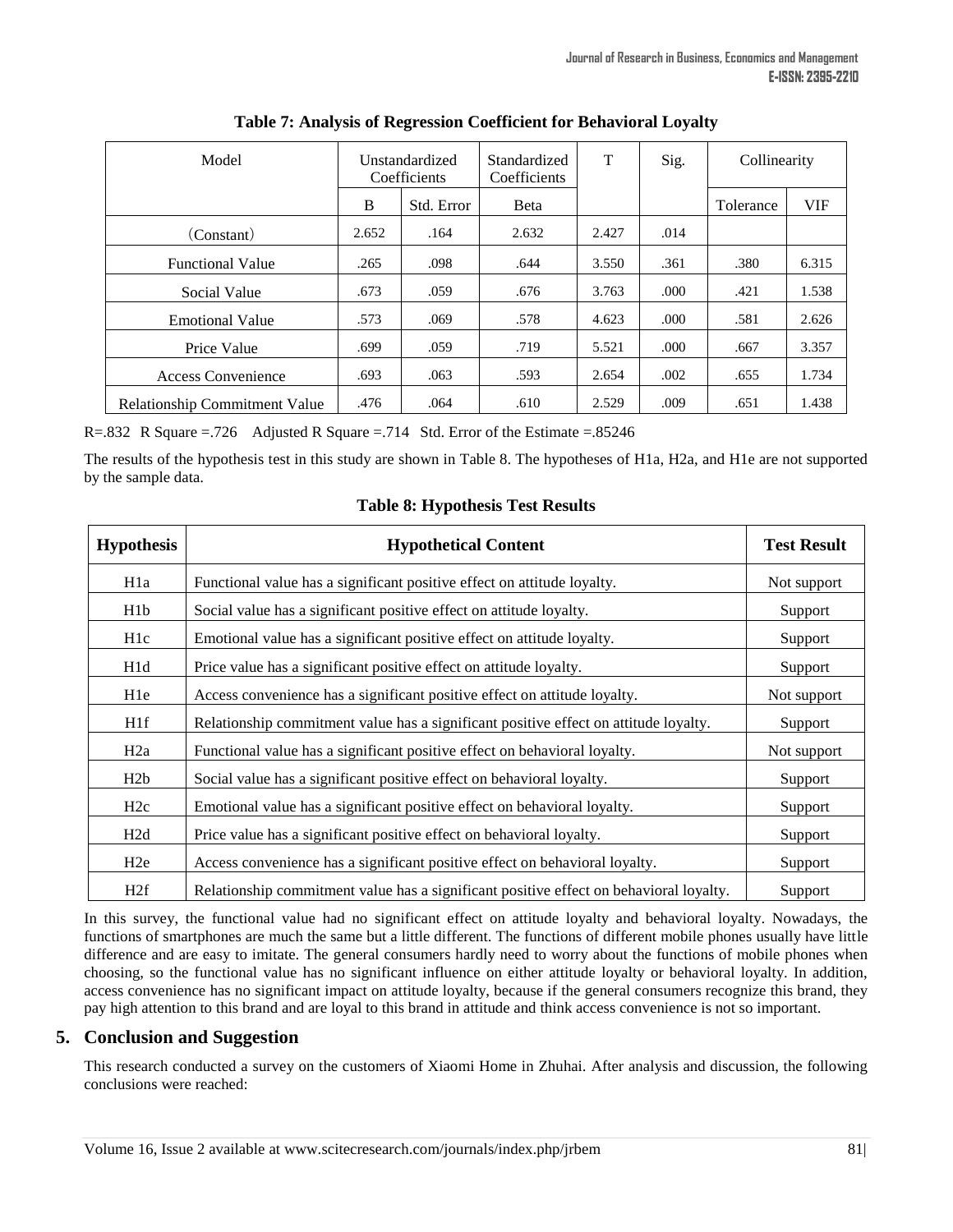- (1) Social value, emotional value, price value, and relationship commitment value have a significant positive effect on attitude loyalty and behavioral loyalty.
- (2) Functional value does not have a significant positive effect on the attitude loyalty and behavioral loyalty of general consumers.
- (3) Access convenience only has a significant positive effect on behavioral loyalty but has no significant positive effect on attitude loyalty.

Therefore, to enhance customer loyalty, social value, emotional value, price value, and relationship commitment value should be strengthened. However, if customers are expected to not only have their attitude loyalty, but also actually take actions to generate behavioral loyalty, in addition to strengthening social value, emotional value, price value, and relationship commitment value, companies should also focus on improving access convenience. Only when customers take actions, rather than staying at attitude, can a company truly succeed.

#### **References**

- [1] Bolton, R. N., & Drew, J. H. (1991). Multistage model of customers' assessments of service quality and value journal of consumer research oxford academic. Journal of Consumer Research, 17(4), 375-384.
- [2] Bowen, J. T. & Shoemarker, S. (1998), Loyalty: A strategic commitment. Cornell Hotel and Restaurant Administration Quarterly, 39(1), 12-25.
- [3] Bradley, G. and Sparks, B. (2012). Antecedents and consequences of consumer value: A longitudinal study of timeshare owners. Journal of Travel Research, 51, 191-204.
- [4] Chaudhuri, A. & Holbrook, M. B. (2001). The chain of effects from brand trust and brand affect to brand performance: The role of brand loyalty. Journal of Marketing, 65(April), 81-93.
- [5] Dowling, G. R., & Hammond, K. (2003). Customer loyalty and customer loyalty programs MD uncles. Journal of Consumer Marketing, 20(4), 294-316.
- [6] Egan, J. (2005). Relationship Marketing: Exploring relational strategies in marketing (2nd ed). London: Prentice Hall.
- [7] Gronholdt, L., Martensen, A. & Kristensen, K. (2000). The relationship between customer satisfaction and loyalty: Cross-industry differences. Total Quality Management, 11(4-6), 509-514.
- [8] Jackie L.M. Tam (2004). Brand familiarity: its effects on satisfaction evaluations. Journal of Services Marketing, 22(1), 3-12.
- [9] Jones, T. O., & W. E. Jr. Sasser (1995). Why satisfied customer defect. Harvard Business Review, 73(6), 88-99.
- [10] Lin, C. & Yazdanifard, R. (2014). How Google's new algorithm, Hummingbird, promotes content and inbound marketing. American Journal of Industrial and Business Management, 4(1), 51- 57.
- [11] Nyadzayo MW & Khajehzadeh S (2016). The antecedents of customer loyalty: A moderated mediation model of customer relationship management quality and brand image. Journal of Retailing and Consumer Services, 30, 262-270.
- [12] Parasuraman, A., & Grewal, D. (2000). The impact of technology on the quality-value-loyalty chain: A research agenda. Journal of the Academy of Marketing Science, 28(1), 168-174.
- [13] Petrick, J. F. (2004). The roles of quality, value, and satisfaction in predicting cruise passengers' behavioral intentions. Journal of Travel Research, 42(6), 397-407.
- [14] Petrick, J. F., & Backman, S. J. (2002). An examination of golf travelers' satisfaction, perceived value, loyalty, and intentions to revisit. Tourism Analysis, 6, 223-237.
- [15] Sayani H (2015). Customer satisfaction and loyalty in the United Arab Emirates banking industry. International Journal of Bank Marketing, 33, 351-375.
- [16] Sheth, J. N., Newman, B. I., & Gross, B. L. (1991). Why we buy what we buy: A theory of consumption value. Journal of Business Research, 22(1), 159-170.
- [17] Sweeney, J. C., & Soutar, G. N. (2001). Consumer perceived value: The development of a multiple item scale. Journal of Retailing, 77(2), 203- 220.